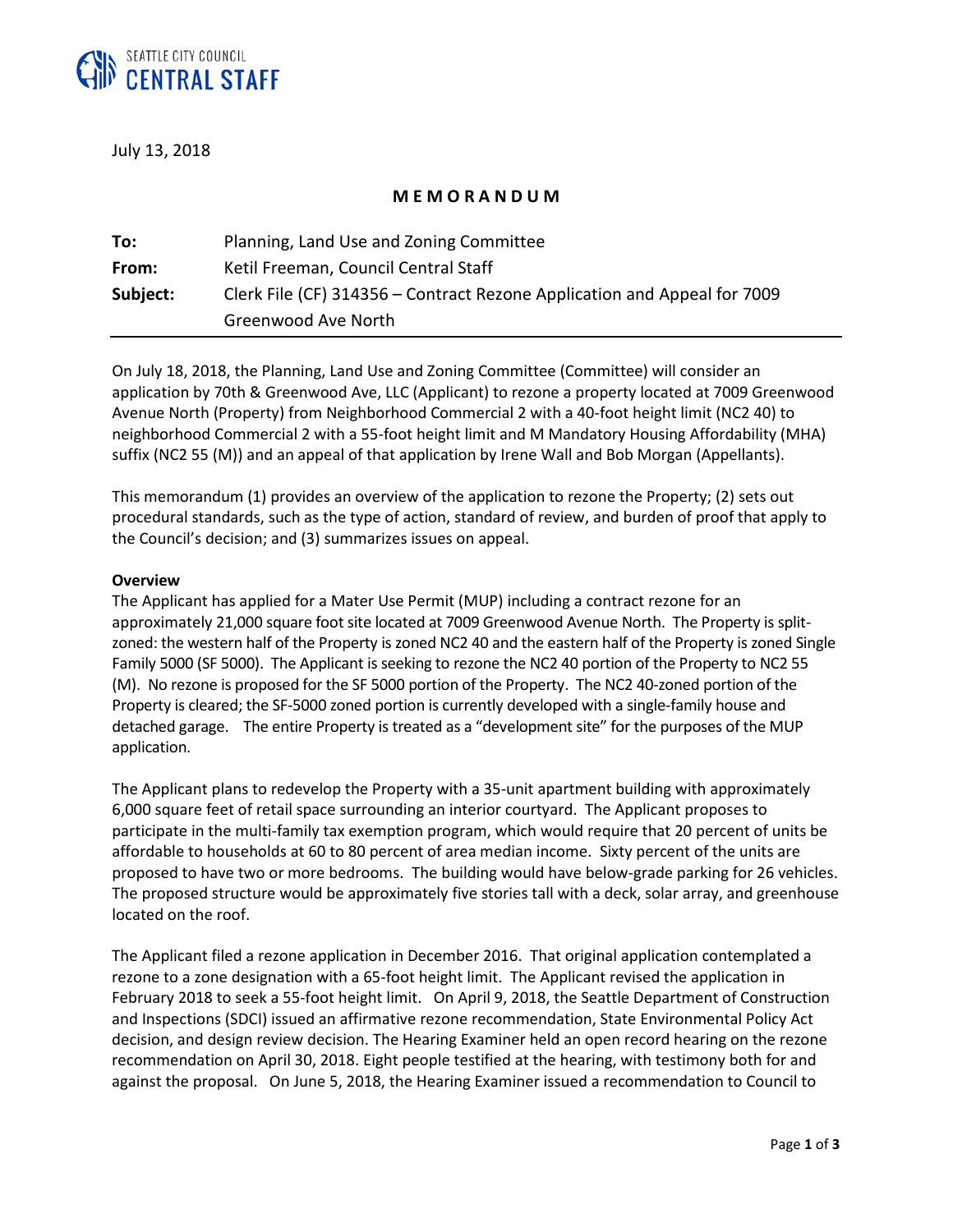approve the rezone subject to conditions in a Property Use and Development Agreement (PUDA). On June 19, 2018, the Appellants filed an appeal with the City Clerk.

In addition to the testimony at the hearing, the record for the application contains well over 100 individual pieces of public comment related to the project. This includes comments received by SDC $I^1$  $I^1$ and the Hearing Examiner<sup>[2](#page-1-1)</sup>.

## **Procedural Matters**

### Type of Action and Materials in the Record

A Council decision on a contract rezone is a quasi-judicial action. A quasi-judicial action is, "an action of the City Council that determines the legal rights, duties, or privileges of specific parties in a hearing or other contested case proceeding."[3](#page-1-2) Quasi-judicial actions are subject to the state Appearance of Fairness Doctrine prohibiting *ex-parte* communication. Council decisions must be made on the record established by the Hearing Examiner. The Hearing Examiner establishes the record at an open-record hearing. The record contains the substance of the testimony provided at the Hearing Examiner's openrecord hearing and the exhibits entered into the record at that hearing.

The entire record is available for review in my office at Councilmembers' convenience. SDCI's recommendation; the Hearing Examiner's exhibit list; minutes of the hearing; a full plan set; other, but not all, exhibits; and the Hearing Examiner's recommendation are available in [CF 314356.](https://seattle.legistar.com/LegislationDetail.aspx?ID=2818084&GUID=EAC1BA09-5631-4BB3-B250-D358930231DE&Options=Advanced&Search=) This information, as well as an audio recording of the hearing, are also available through the Hearing Examiner a[t HE File Number CF-314356.](https://web6.seattle.gov/Examiner/case/CF-314356)<sup>[4](#page-1-3)</sup>

Pursuant to the Seattle Municipal Code, when the Hearing Examiner's recommendation is appealed, the Council must issue its decision within 120 days of receiving the Hearing Examiner's recommendation, meaning the Council must act by October 4, 2018.<sup>[5](#page-1-4)</sup>

#### Standard of Review and Burden of Proof

In making its decision on a quasi-judicial rezone application, the Council applies the *substantial evidence standard of review*. This means that the Council's decision to approve, approve with conditions, or deny the recommendation must be supported by substantial evidence in the record. The Appellant bears the burden of proving that the Hearing Examiner's recommendation should be rejected or modified.<sup>[6](#page-1-5)</sup>

#### Amended Clerk File Title

CF 314356 contains the application to rezone the Property. The original CF title does not accurately reflect the proposal as it was revised in February. The title will be revised as follows:

<span id="page-1-0"></span><sup>1</sup> Hearing Examiner's Exhibit 54, available at [https://seattle.legistar.com/LegislationDetail.aspx?ID=2818084&GUID=EAC1BA09-5631-4BB3-B250-](https://seattle.legistar.com/LegislationDetail.aspx?ID=2818084&GUID=EAC1BA09-5631-4BB3-B250-D358930231DE&Options=Advanced&Search) [D358930231DE&Options=Advanced&Search](https://seattle.legistar.com/LegislationDetail.aspx?ID=2818084&GUID=EAC1BA09-5631-4BB3-B250-D358930231DE&Options=Advanced&Search) <sup>2</sup> Hearing Examiner's Exhibit 53, available at

 $\overline{a}$ 

<span id="page-1-1"></span>[https://seattle.legistar.com/LegislationDetail.aspx?ID=2818084&GUID=EAC1BA09-5631-4BB3-B250-](https://seattle.legistar.com/LegislationDetail.aspx?ID=2818084&GUID=EAC1BA09-5631-4BB3-B250-D358930231DE&Options=Advanced&Search) [D358930231DE&Options=Advanced&Search](https://seattle.legistar.com/LegislationDetail.aspx?ID=2818084&GUID=EAC1BA09-5631-4BB3-B250-D358930231DE&Options=Advanced&Search)

<span id="page-1-2"></span><sup>3</sup> [Council Quasi-judicial Rules II.I.](http://seattle.legistar.com/View.ashx?M=F&ID=3867374&GUID=DBAC5ADE-1CDE-4453-8CB6-D6D89BB4A800)

<span id="page-1-3"></span><sup>4</sup> <https://web6.seattle.gov/Examiner/case/CF-314356>

<span id="page-1-4"></span><sup>5</sup> [Seattle Municipal Code \(SMC\)](https://library.municode.com/wa/seattle/codes/municipal_code?nodeId=TIT23LAUSCO_SUBTITLE_IVAD_CH23.76PRMAUSPECOLAUSDE_SUBCHAPTER_IGEPR_23.76.005TIDE) 23.76.005.D.3.

<span id="page-1-5"></span><sup>6</sup> [SMC 23.76.056.A.](https://library.municode.com/wa/seattle/codes/municipal_code?nodeId=TIT23LAUSCO_SUBTITLE_IVAD_CH23.76PRMAUSPECOLAUSDE_SUBCHAPTER_IIICOLAUSDE_23.76.056CODEHEEXRETYIVCOLAUSDE)